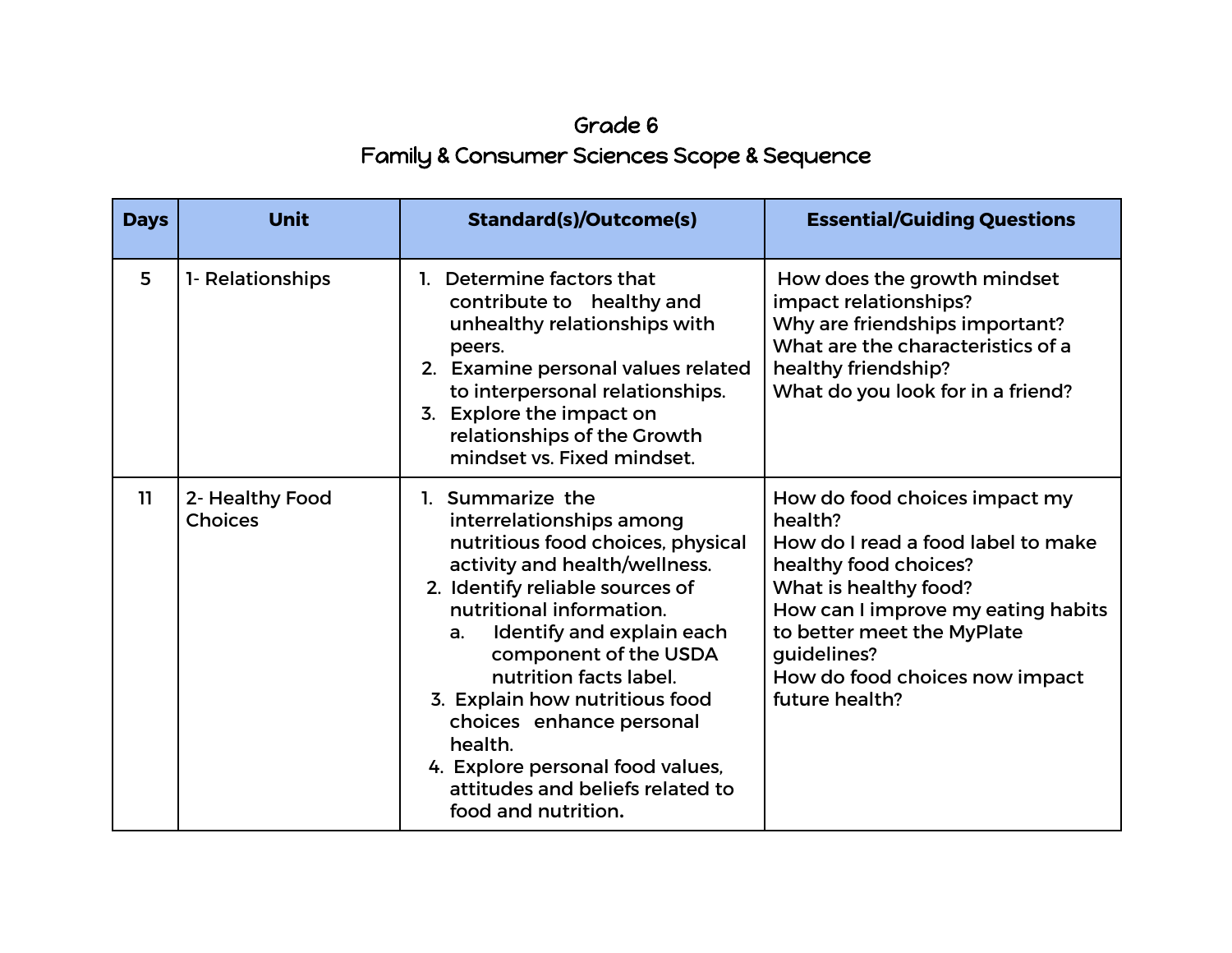|    |                     | 5. Interpret and apply the<br>recommendations of national<br>resources including My Plate.<br>6. Evaluate individual eating and<br>activity habits using My Plate                                                                                                                                                                                                                                                                                                                                                                                                                                                                                                                                                                                        |                                                                                                                                                                                                                                                                                                                                                                                                                                                |
|----|---------------------|----------------------------------------------------------------------------------------------------------------------------------------------------------------------------------------------------------------------------------------------------------------------------------------------------------------------------------------------------------------------------------------------------------------------------------------------------------------------------------------------------------------------------------------------------------------------------------------------------------------------------------------------------------------------------------------------------------------------------------------------------------|------------------------------------------------------------------------------------------------------------------------------------------------------------------------------------------------------------------------------------------------------------------------------------------------------------------------------------------------------------------------------------------------------------------------------------------------|
| 14 | 3- Food Preparation | 1. Establish practices to select,<br>store, prepare and serve foods to<br>conserve resources and optimize<br>nutrition, health and wellness.<br>a. Demonstrate kitchen safety<br>practices, including fire and<br>accident prevention and food<br>storage in the preparation and<br>service of food.<br>i.<br>Demonstrate and<br>practice the safe and<br>effective use of<br>microwave ovens (e.g.,<br>how they cook, cooking<br>containers, cooking time,<br>standing time, ways to<br>promote even cooking.)<br>ii.<br>Explain the prevention of<br>burns, cuts, fires and falls<br>in the kitchen.<br>iii.<br>Demonstrate the safe use<br>of kitchen equipment<br>and tools, including<br>electrical appliances.<br>b. Demonstrate a variety of food | How do I select and use the<br>appropriate measuring tools to<br>measure ingredients accurately?<br>What do I need to know to prepare<br>food that is safe to eat?<br>How do I use kitchen equipment<br>safely in the kitchen?<br>What are food borne illnesses and<br>how do I prevent them?<br>When working with others in the<br>kitchn what do I need to know to<br>be safe?<br>What are the keys to organizing<br>and preparing a recipe? |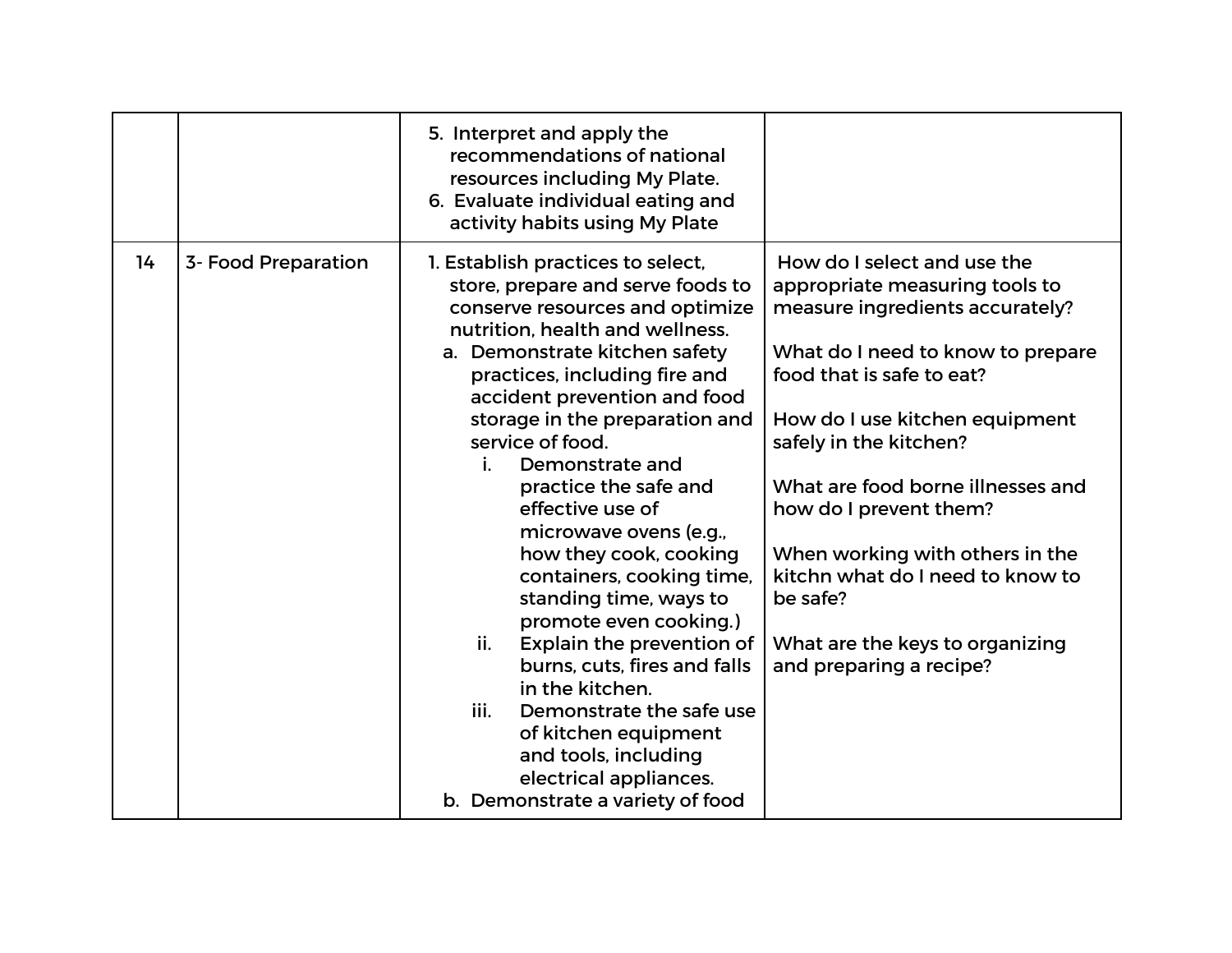|  | preparation methods as foods<br>are prepared to meet personal<br>needs for nutrition and<br>wellness.<br>c. Demonstrate the proper use of<br>equipment, tools and<br>technology used in the<br>preparation of food.<br>d. Demonstrate how to properly<br>measure ingredients and<br>adjust recipe yield.<br>e. Demonstrate the use of<br>appropriate recipe<br>abbreviations, equivalencies,<br>food preparation and cooking<br>terms.<br>f. Model appropriate behaviors<br>for serving and consuming<br>foods. |  |
|--|-----------------------------------------------------------------------------------------------------------------------------------------------------------------------------------------------------------------------------------------------------------------------------------------------------------------------------------------------------------------------------------------------------------------------------------------------------------------------------------------------------------------|--|
|  | 2. Establish practices that prevent<br>food-borne illness.<br>a. Practice good personal<br>hygiene/health procedures.<br>b. Interpret food product dating<br>practices related to food safety<br>and food shelf life.<br>c. Practice proper sanitation<br>procedures when working in<br>the kitchen.<br>d. Practice proper dishwashing,                                                                                                                                                                         |  |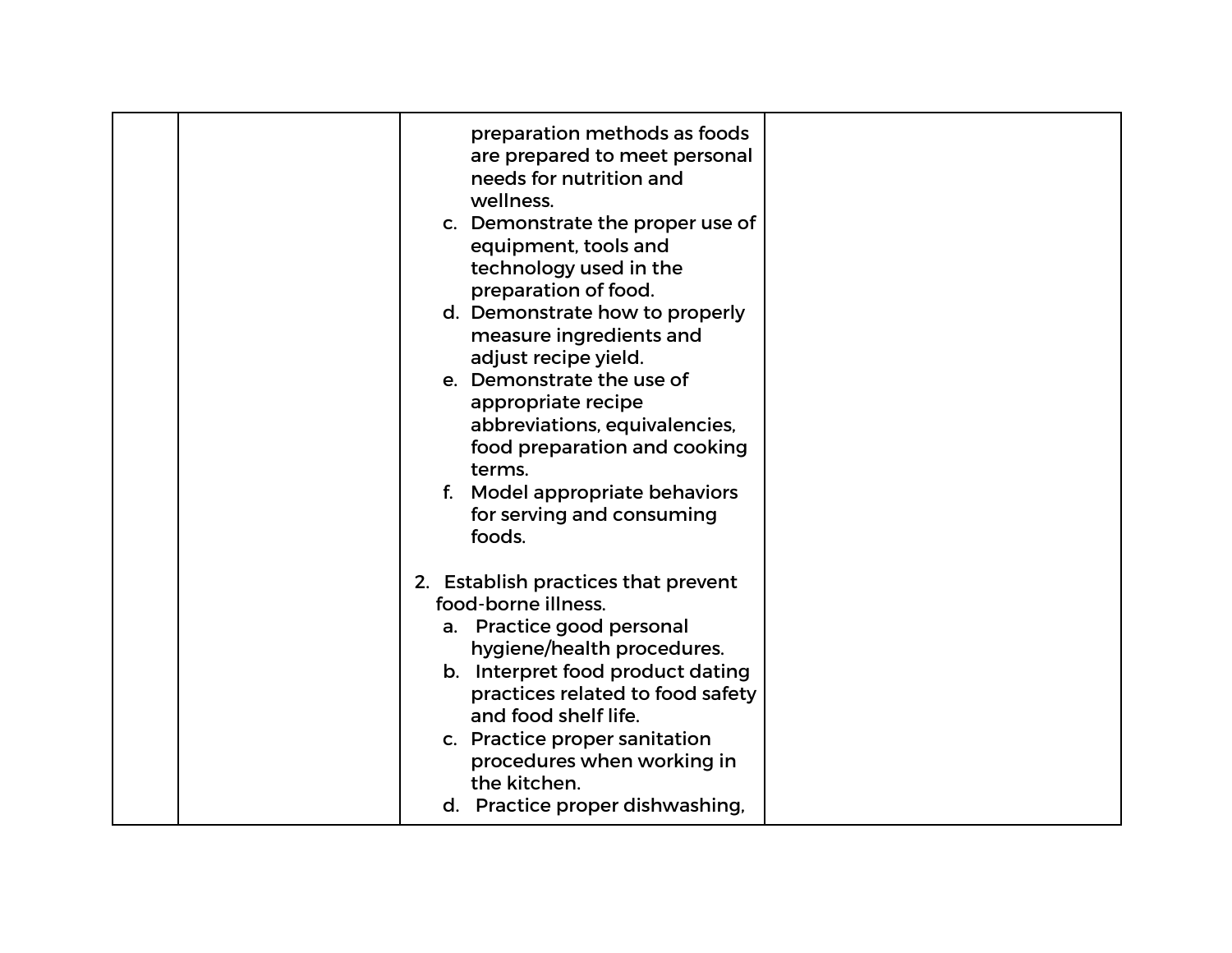|         |                              | sanitizing, rinsing and drying<br>techniques.<br>3. Apply principle of resource<br>management to maintaining a<br>healthy, balanced diet.<br>a. Explain how food labels, unit<br>pricing, open dating, and<br>government grading are used<br>in food shopping.                                                                                                                                                                                                                                                                                                             |                                                                                                                                                                                                                                                                                                                                       |
|---------|------------------------------|----------------------------------------------------------------------------------------------------------------------------------------------------------------------------------------------------------------------------------------------------------------------------------------------------------------------------------------------------------------------------------------------------------------------------------------------------------------------------------------------------------------------------------------------------------------------------|---------------------------------------------------------------------------------------------------------------------------------------------------------------------------------------------------------------------------------------------------------------------------------------------------------------------------------------|
| 10      | 4- Career Readiness          | 1. Set and justify goals to meet<br>individual needs.<br>a. Analyze how needs, wants,<br>values and standards impact<br>priorities and goals.<br>b. Classify goals into categories<br>such as short-term and long-<br>term goals.<br>2 Describe how interests, skills,<br>career choices, and economic<br>conditions affect education<br>choices.<br>3. Compare the benefits and<br>trade-offs of a variety of careers<br>including personal satisfaction.<br>4. Describe the relationship of<br>personal characteristics<br>(qualities and skills) to a career<br>choice. | How do personal interests relate to<br>career goals and decisions?<br>Why set goals?<br>What is the relationship between<br>career choice and one's well-being?<br>How can I invest in my own human<br>capital, transferable skills and<br>education to be qualified for a<br>variety of job opportunities that<br>create well-being? |
| $2 - 3$ | <b>5- Financial Literacy</b> | Differentiate sources of<br>1.                                                                                                                                                                                                                                                                                                                                                                                                                                                                                                                                             | What is the financial impact of                                                                                                                                                                                                                                                                                                       |